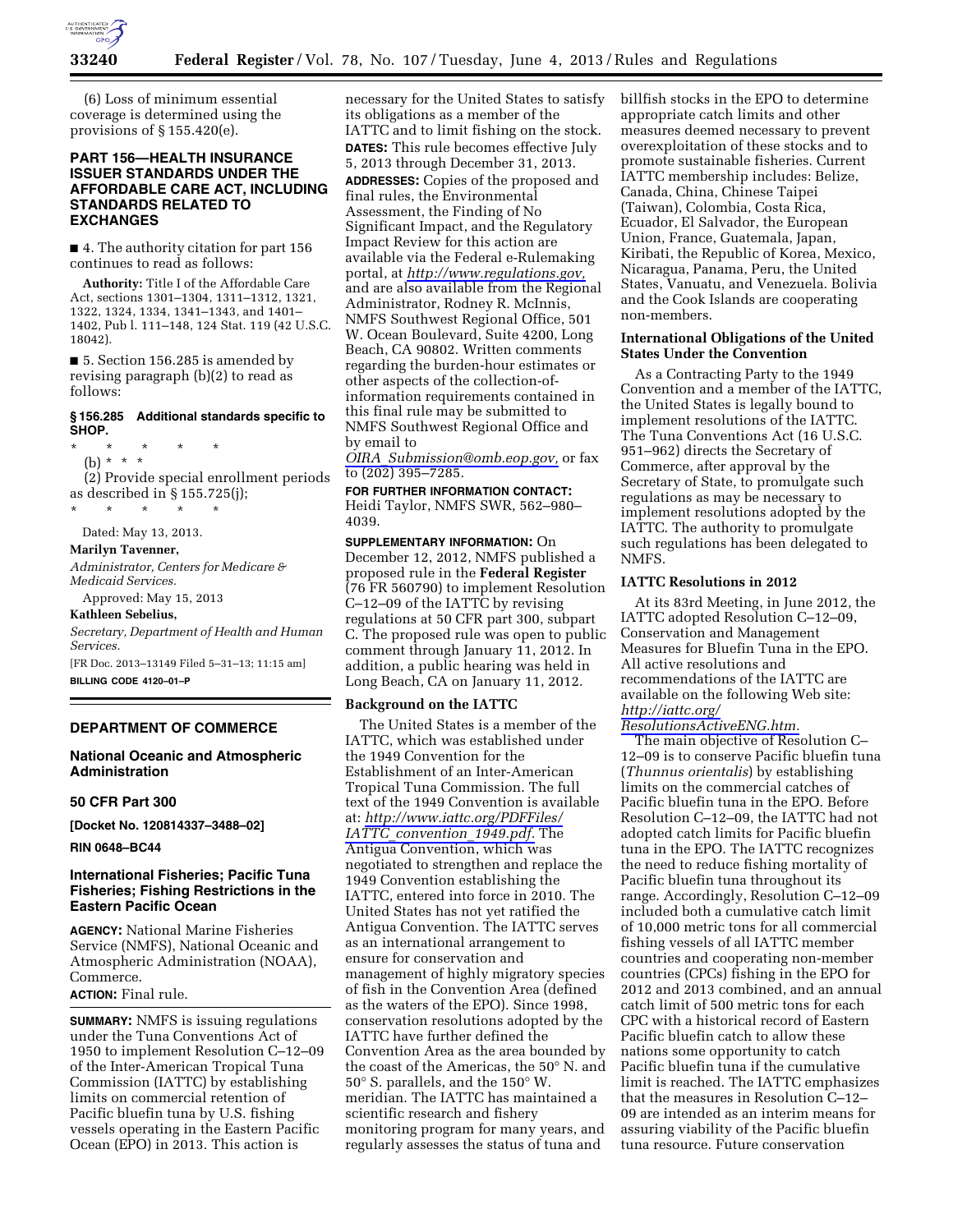measures are expected to be based in part on information and advice from the International Scientific Committee for Tuna and Tuna-like Species in the North Pacific Ocean and the IATTC scientific staff.

While Pacific bluefin tuna catch by U.S. vessels fishing in the EPO exceeded 1,000 metric tons as recently as the early 1990's, catches have remained below 500 metric tons for more than a decade. Table 1 below shows the U.S. commercial catch of Pacific bluefin tuna for the years 1999 to 2012 in the EPO. The Pacific bluefin tuna catch by U.S. vessels fishing in the EPO have been greater than those from the WCPO. However, the average annual Pacific bluefin tuna landings (i.e., records of catch) by U.S. vessels fishing in the EPO from 2007 through 2011 represent only two percent of the average annual landings from all fleets fishing in the EPO during that time (for information on Pacific bluefin tuna harvests in the EPO, see: *[http://isc.ac.affrc.go.jp/pdf/](http://isc.ac.affrc.go.jp/pdf/ISC12pdf/ISC12_Plenary_Report-FINAL.pdf)  [ISC12pdf/ISC12](http://isc.ac.affrc.go.jp/pdf/ISC12pdf/ISC12_Plenary_Report-FINAL.pdf)*\_*Plenary*\_*Report-[FINAL.pdf](http://isc.ac.affrc.go.jp/pdf/ISC12pdf/ISC12_Plenary_Report-FINAL.pdf)*).

# TABLE 1—U.S. COMMERCIAL CATCH OF PACIFIC BLUEFIN TUNA IN THE EPO [In metric tons]

| Year | Pacific Bluefin<br>Tuna catch (in<br>metric tons) |
|------|---------------------------------------------------|
| 1999 | 186                                               |
| 2000 | 313                                               |
| 2001 | 196                                               |
| 2002 | 11                                                |
| 2003 | 36                                                |
| 2004 | 10                                                |
| 2005 | 207                                               |
| 2006 |                                                   |
| 2007 | 45                                                |
| 2008 |                                                   |
| 2009 | 415                                               |
| 2010 |                                                   |
| 2011 | 118                                               |
| 2012 | *42                                               |
|      |                                                   |

Source: Highly Migratory Species Stock Assessment and Fishery Evaluation: *[http://](http://www.pcouncil.org/highly-migratory-species/stock-assessment-and-fishery-evaluation-safe-documents/current-hms-safe-document/)  [www.pcouncil.org/highly-migratory-species/](http://www.pcouncil.org/highly-migratory-species/stock-assessment-and-fishery-evaluation-safe-documents/current-hms-safe-document/)  [stock-assessment-and-fishery-evaluation-safe](http://www.pcouncil.org/highly-migratory-species/stock-assessment-and-fishery-evaluation-safe-documents/current-hms-safe-document/)[documents/current-hms-safe-document/.](http://www.pcouncil.org/highly-migratory-species/stock-assessment-and-fishery-evaluation-safe-documents/current-hms-safe-document/)* 

\*Preliminary PacFIN estimate of 2012 Pacific bluefin tuna landings by U.S., extracted February 22, 2013.

In 2010, the Western and Central Pacific Fisheries Commission (WCPFC) adopted conservation and management measures for Pacific bluefin tuna to ensure that the current level of fishing mortality is not increased. Resolution C–12–09 complements the action taken by the WCPFC in 2010 that set effort controls in the western central Pacific Ocean. In 2011, NMFS determined overfishing is occurring on Pacific bluefin tuna (76 FR 28422, May 17,

2011). Based on a 2013 stock assessment, NMFS determined Pacific bluefin tuna was not only experiencing overfishing but was also overfished. The combination of Resolution C–12–09 and the WCPFC effort controls are positive steps towards the conservation of Pacific bluefin tuna across the range of this resource.

# **Tuna Conservation Measures for 2012– 2013**

Under authority of the Tuna Conventions Act, NMFS is implementing Resolution C–12–09, which has been approved by an authorized official acting for the Secretary of State. In accordance with the 10,000 metric ton cumulative catch limit adopted in Resolution C–12–09 for both 2012 and 2013 combined, the cumulative catch limit for all CPCs for 2013 is 3,295 metric tons, because the cumulative catch of all CPCs in the Convention Area reached 6,705 metric tons in 2012. Therefore, targeting and retention of Pacific bluefin tuna by all U.S. commercial fishing vessels in the EPO shall be prohibited for the remainder of 2013 when the cumulative catch by all CPCs reaches 3,295 metric tons of Pacific bluefin tuna, and when the commercial catch of Pacific bluefin tuna by the U.S. fleet has reached or exceeded 500 metric tons in 2013. If the U.S. commercial fishing fleet has not caught 500 metric tons of Pacific bluefin tuna in 2013 when the cumulative catch limit for all CPCs is reached, then the U.S. commercial fishing fleet may continue to target and retain Pacific bluefin tuna until the 500 metric ton limit is reached. The U.S. commercial fishing fleet may retain more than the 500 metric tons of Pacific bluefin tuna in 2013 unless and until the international fleet reaches the limit of 3,295 metric tons.

### **Announcement of the Limit Being Reached**

To help ensure that the total catch of Pacific bluefin tuna in the EPO does not exceed the catch limit for each year, NMFS will report U.S. catch to the IATTC Director on a monthly basis. The IATTC Director will inform CPCs when the total annual catch limit is reached. If NMFS determines, based on the information provided by the IATTC Director, that the applicable limit is imminent, NMFS will publish a notice in the **Federal Register** announcing that restrictions will be effective on specific future dates until the end of the calendar year. This notice will specify a date and time for when targeting of Pacific bluefin tuna will be prohibited in the EPO, and a date and time when

retention of Pacific bluefin tuna will be prohibited in the EPO. The effective date for the retention prohibition will follow the effective date for the targeting prohibition, to allow sufficient time for U.S. commercial fishing vessels retaining lawfully caught Pacific bluefin tuna to exit the EPO.

NMFS will make estimates and/or projections of U.S. catch of Pacific bluefin tuna from the EPO publicly available on a quarterly basis, on the NMFS Southwest Regional Office Web page. Additionally, NMFS will continue to investigate other means of reporting preliminary Pacific bluefin tuna catch between quarterly intervals to help participants of the commercial fishery plan for the possibility of the catch limit being reached. This commercial catch limitation will remain in effect through 2013, unless the IATTC decides to remove or modify the measure in 2013. NMFS anticipates controls on fishing for Pacific bluefin tuna in the EPO to be included in future resolutions by the IATTC.

#### **Response to Public Comments**

NMFS received four written public comments during the proposed rule public comment period. Additionally, six individuals participated in the public hearing. Two individuals who submitted written comments also attended the public hearing. In total, eight commenters submitted comments to NMFS. Four commenters suggested further restricting the Pacific bluefin fishery beyond the scope of this action based on concerns that the action did not sufficiently advance conservation of the resource. Four commenters noted that U.S. catch is insignificant relative to other sources of Pacific bluefin mortality. In addition, the Department of the Interior, Office of Environmental Policy and Compliance, Pacific Southwest Region, noted that they reviewed the subject action, but did not have comments. Summaries of the comments received and NMFS' responses appear below.

*Comment 1:* The proposed rule is not consistent with the Magnuson-Stevens Fishery Conservation and Management Act (Magnuson-Stevens Act) because it neither prevents overfishing by addressing the relative impacts of the U.S. fleet nor is it based on the best available information regarding the status of Pacific bluefin tuna.

*Response:* NMFS is promulgating this rule in accordance with IATTC Resolution C–12–09 and under the authority of the Tuna Conventions Act. This action is not subject to the Magnuson-Stevens Act. During its June 2012 meeting, the IATTC adopted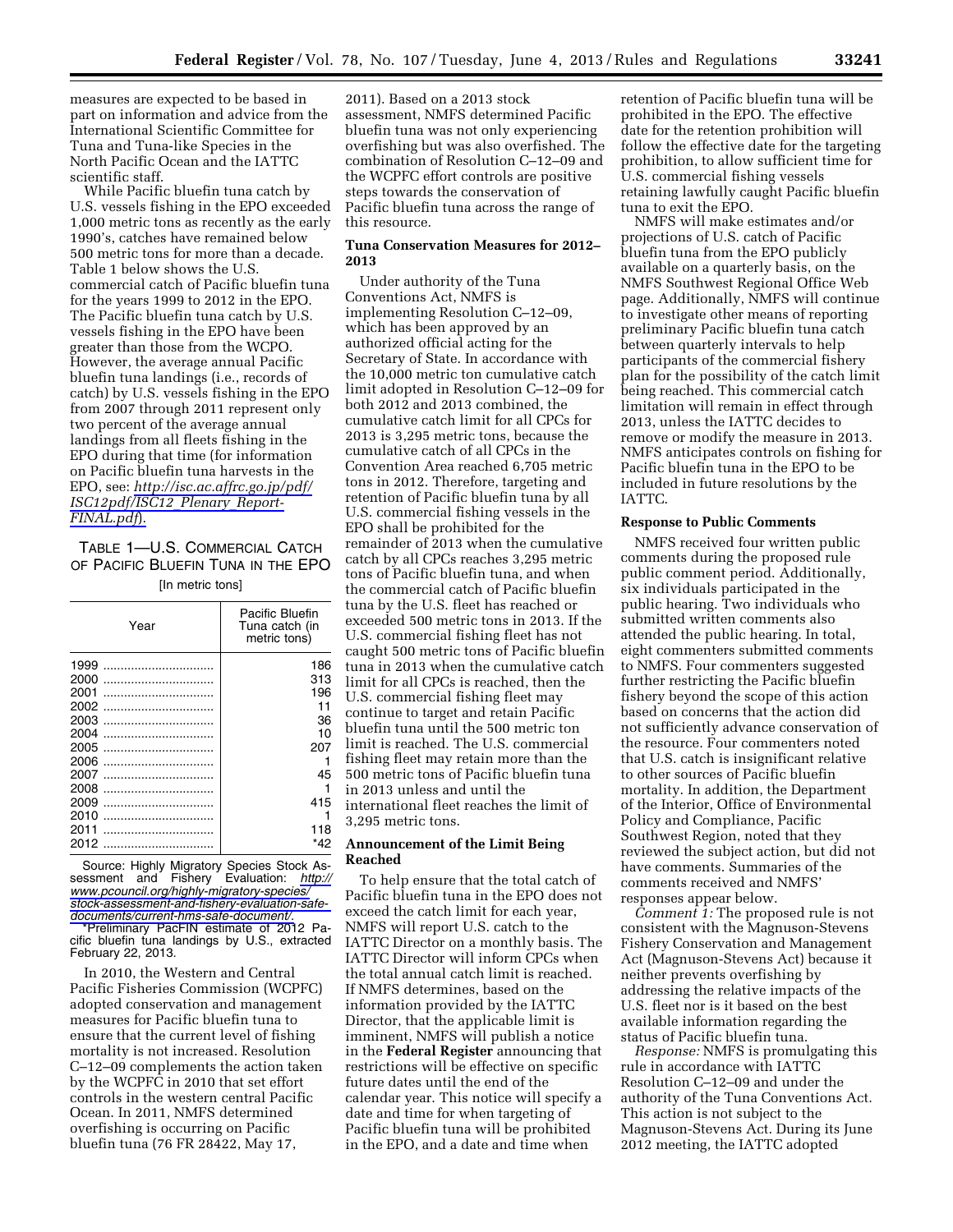Resolution C–12–09 based on the best information on the stock status of Pacific bluefin available at that time: the IATTC scientific staff recommendations, recommendations from the IATTC's Scientific Advisory Committee, the 2008 stock assessment for Pacific bluefin tuna (finding the stock subject to overfishing) by the International Scientific Committee for Tuna and Tuna-like Species in the North Pacific (ISC), and Pacific bluefin management measures adopted in December 2010 by the Western and Central Pacific Fisheries Commission. Following the adoption of Resolution C–12–09 and the publication of the proposed rule, the ISC completed another stock assessment for Pacific bluefin tuna which served as the basis for NMFS' recent determination that the stock is experiencing overfishing and is overfished. In April 2013, NMFS informed the Pacific and the Western Pacific Fishery Management Councils of this determination and their obligations under section 304(i) of the Magnuson-Stevens Act.

*Comment 2:* Pacific bluefin tuna catch by U.S. vessels fishing in the EPO is an insignificant source of mortality relative to international catch levels. Despite the low numbers of landings in recent years, the United States can and has caught more than 500 metric tons of Pacific bluefin tuna in years when the fish and fishing opportunity were available.

*Response:* NMFS notes that the average annual Pacific bluefin tuna landings by U.S. vessels fishing in the EPO represent roughly two percent of the average annual landings from all fleets fishing in the EPO for years 2007 through 2011 (see section 1.5 of the Environmental Assessment). However, annual U.S. landings in the 1980s and 1990s often exceeded 1,000 metric tons. NMFS acknowledges that the U.S. fleet has the capacity to catch more than 500 metric tons of Pacific bluefin tuna, even though it is unlikely that the U.S. fleet would catch more than 500 metric tons. Therefore, it is in the interest of the United States to implement catch limits to both contribute to the sustainability of the stock and fulfill its obligations as a Contracting Party to the Convention.

*Comment 3:* The supplementary information provided in the proposed rule should have included landings by U.S. vessels fishing in the EPO for years 2010, 2011, 2012. Additionally, more clarity should be provided on how catches will be publicly reported.

*Response:* In the supplementary information section of this final rule, Table 1 (U.S. Commercial Catch of Pacific bluefin tuna in the EPO) has been updated to include landings for years 2010, 2011, and 2012. NMFS will

make estimates or projections of Pacific bluefin tuna catch publicly available on a quarterly basis. There is a time lag between the collection of this data by state management entities and its submission to the Pacific Fisheries Information Network database. Furthermore, because so few U.S. vessels actively participate in the Pacific bluefin tuna fishery, it is unlikely that NMFS will be able to report catch on a weekly or monthly basis, due to confidentiality concerns. However, NMFS will continue to explore other means of reporting preliminary Pacific bluefin tuna catch more often than quarterly to help fishermen plan for the possibility that the catch limit will be reached.

### **Changes From the Proposed Rule**

NMFS made a few adjustments to the language of the regulatory text from the proposed rule. Because the final rule is being published in 2013, NMFS removed references to restrictions applicable in 2012. As described above, NMFS adjusted the cumulative catch limit from 10,000 metric tons to 3,295 metric tons of Pacific bluefin tuna for all CPCs to reflect the cumulative limit for 2013. Additionally, the regulatory text now references ''dates'' rather than ''date,'' because NMFS will publish a notice in the **Federal Register**  announcing that restrictions will be effective on a specific future date and time for the targeting prohibition and a later effective date and time for the retention prohibition to allow sufficient time for U.S. commercial fishing vessels retaining lawfully caught Pacific bluefin tuna to exit the EPO. Furthermore, the regulatory text now clarifies that the international limit applies to harvests by cooperating non-members of the IATTC, as well as member countries.

#### **Classification**

The NMFS Assistant Administrator has determined that this final rule is consistent with the Tuna Conventions Act and other applicable laws. This final rule has been determined to be not significant for purposes of Executive Order 12866. The following paragraphs summarize the regulatory flexibility analysis. NMFS did not receive any comments on the summary of the initial regulatory flexibility analysis that was published with the proposed rule.

The main objective of this rule is to establish catch limits to contribute to the conservation of the Pacific bluefin tuna stock. This rule applies to owners and operators of U.S. commercial fishing vessels that catch Pacific bluefin tuna in the IATTC Convention Area. It is important to note that no U.S.

commercial vessels specialize in harvesting Pacific bluefin tuna in the EPO.

This rule does not mandate ''reporting'' or ''recordkeeping.'' As for compliance, in the unlikely event that the limit on Pacific bluefin tuna catch is reached for 2013, it will be the responsibility of the vessel owner to ensure that no further targeting of Pacific bluefin tuna occurs, and that no more Pacific bluefin tuna are retained on board after the specified dates published in the **Federal Register** notice announcing that the annual limit is expected to be reached. In the unlikely event of a closure under this rule, the cost of compliance would be *de minimis.* Compliance costs could consist of returning incidentally caught bluefin tuna to the ocean, forgoing associated profits, and potentially losing fishing opportunity if bluefin availability to the U.S. fleet increased in 2013. However, the U.S. fleet would have to catch more bluefin tuna in 2013 than they have caught in any given year in the past decade before they would incur any compliance costs associated with a fishery closure resulting from this action. NMFS will publish a notice in the **Federal Register** announcing that restrictions will be effective from the dates specified through the end of the calendar year. NMFS will take reasonable actions to inform vessel owners if a closure of the Pacific bluefin tuna fishery appears imminent.

Pacific bluefin tuna is commercially caught by U.S. vessels fishing in the EPO on an irregular basis. Most of the landings are made by small coastal purse seine vessels operating in the Southern California Bight with limited additional landings made by the drift gillnet fleet that targets swordfish and thresher shark. Lesser amounts of Pacific bluefin are caught by gillnet and longline gear. The Pacific bluefin tuna commercial catch limitations are not expected to result in closing the U.S. Pacific bluefin tuna fishery because annual catches have not reached 500 metric tons in over a decade. The average annual United States catch of Pacific bluefin tuna was 113 metric tons for 1999 through 2012. Table 1 (above) describes U.S. commercial catch of bluefin tuna in the EPO for the years 1999 to 2010.

The U.S. west coast catch of bluefin tuna represents a relatively minor component of the overall EPO tuna catch. The number of purse seine vessels that have landed tuna in California averaged 197 annually from 1981 through 1990 but declined to an annual average of 11 from 2001 through 2010. The decline in the number of